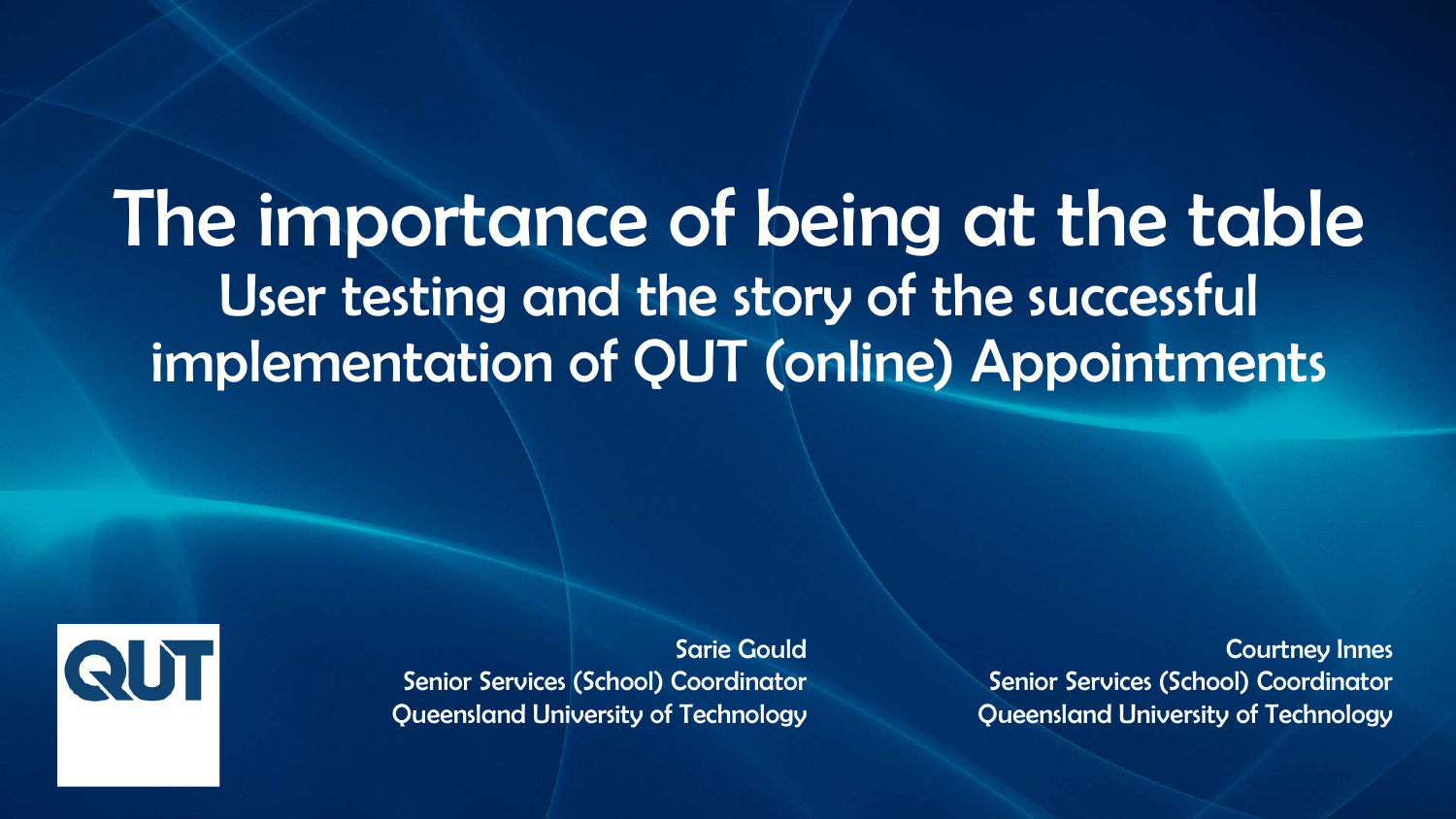## A little bit about us:





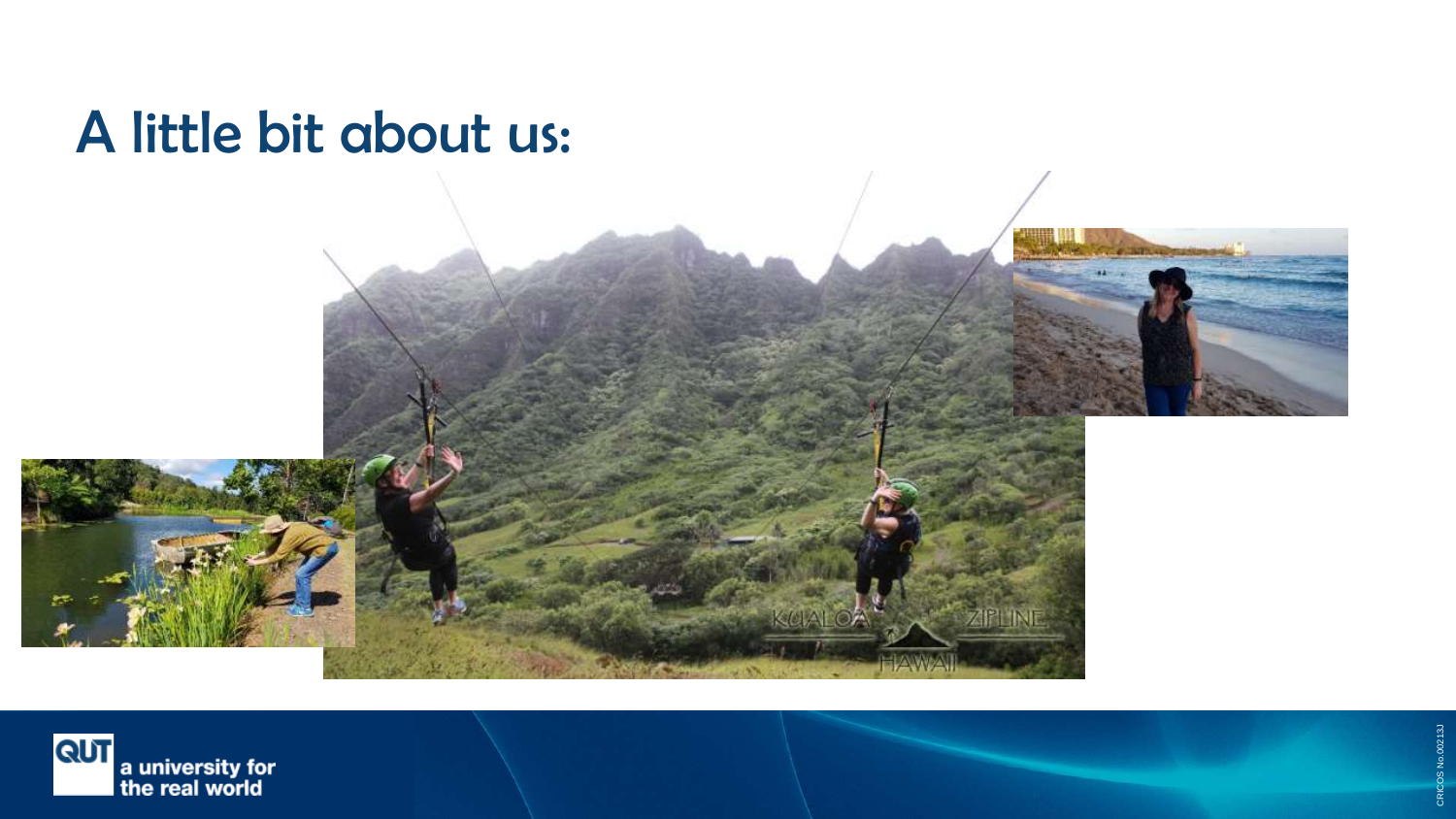## What are we talking about today?

Being at the front line of change, guiding the process, and ensuring it's user-friendly

– aka the importance of user testing



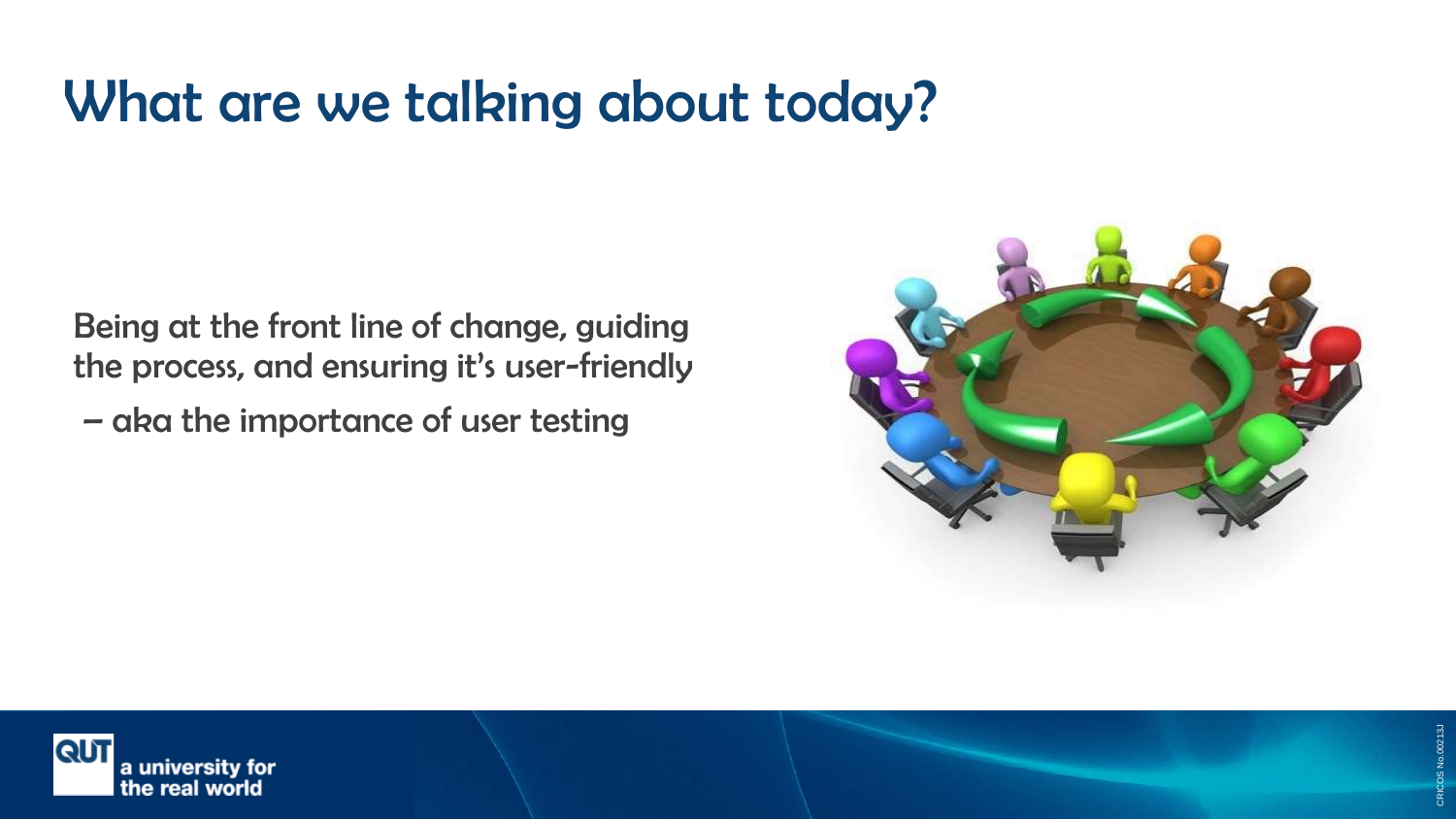# User Testing – why is it important

- Improves quality of the system arising from more accurate user requirements
- Improves levels of acceptance of the systems
- Enables greater understanding of the system by the user resulting in more effective use



Our goal – to ensure the launch of a process / system is 'unremarkable'

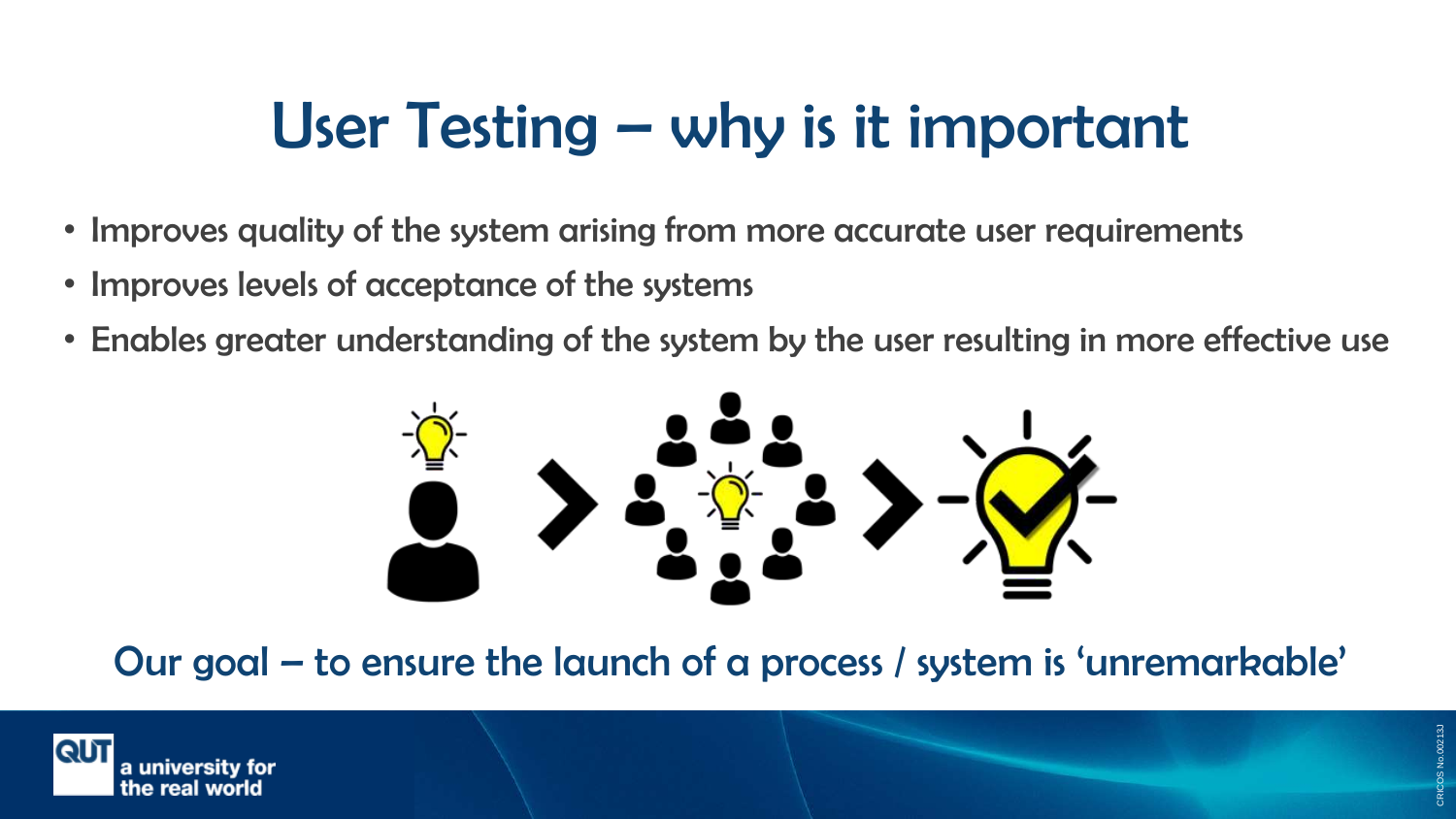# Example: QUT Appointments

- An online system for the appointment of Academic and Professional Staff, fixed term or casual
- SEF was identified as a key user and took part in the pilot program

What took place:

- System designers consulted extensively with administration staff on system design and usability
- System designers had no preconceived ideas
- Ongoing and regular system testing
- Feedback listened to and incorporated



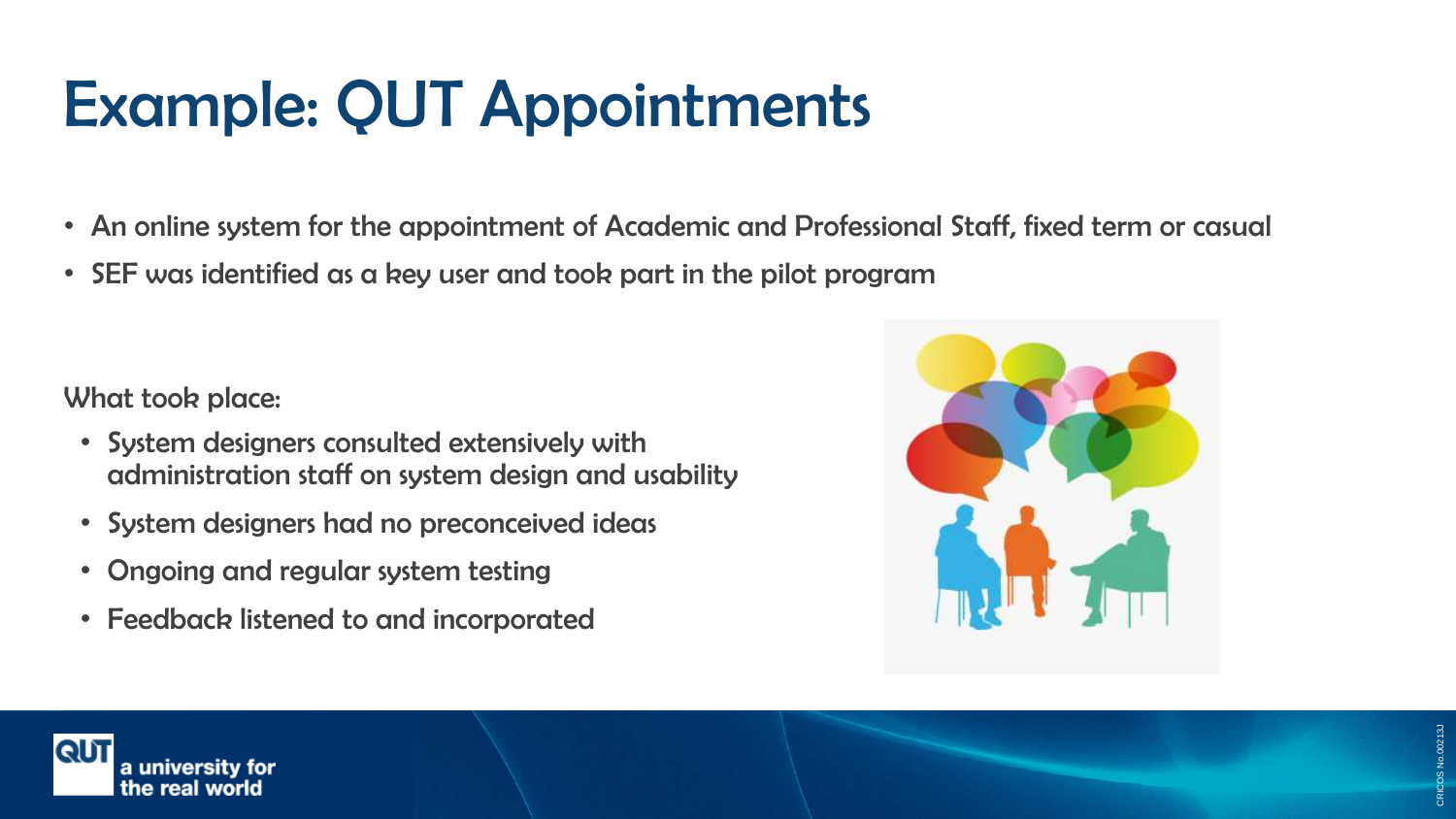### The Outcome

- QUT Appointments launched in SEF without negative workload impact for staff
- It replaced the old, slow paper-based system and reduced the time it took to create an appointment, have it approved and added into the HR system from a week to about a day
- Because the pilot ran so well, the system was launched University wide ahead of schedule
- All the while, there are still ongoing modifications to the system to further improve it

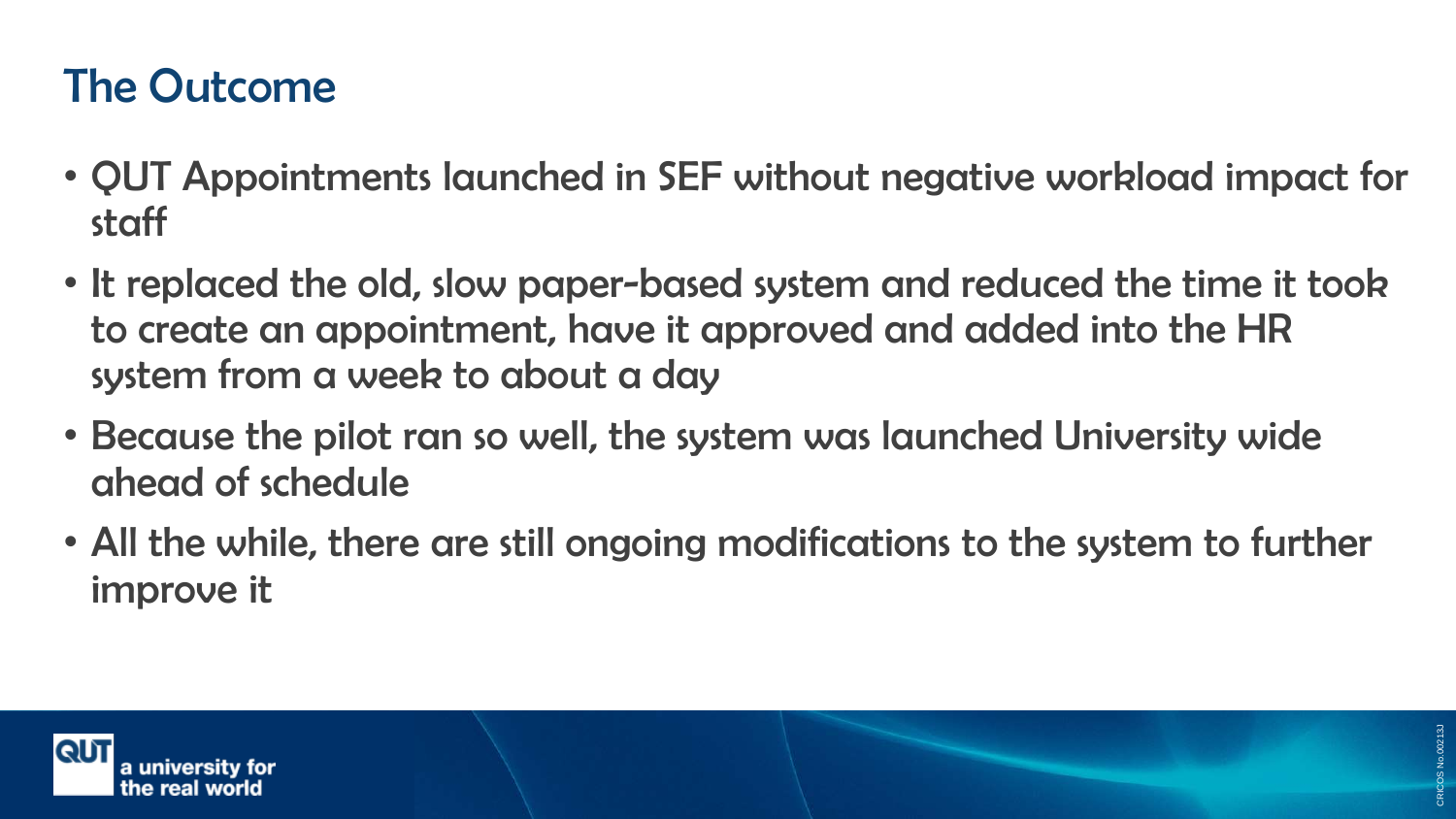### The take-aways

- It demonstrated the true measurable value of participation
- It highlighted the importance of actual end users being involved in systems design
- It has now become part of our strategy when engaging with Business Transformation Projects
	- Honorary appointments
	- Sessional appointments
	- Visitor access provisioning





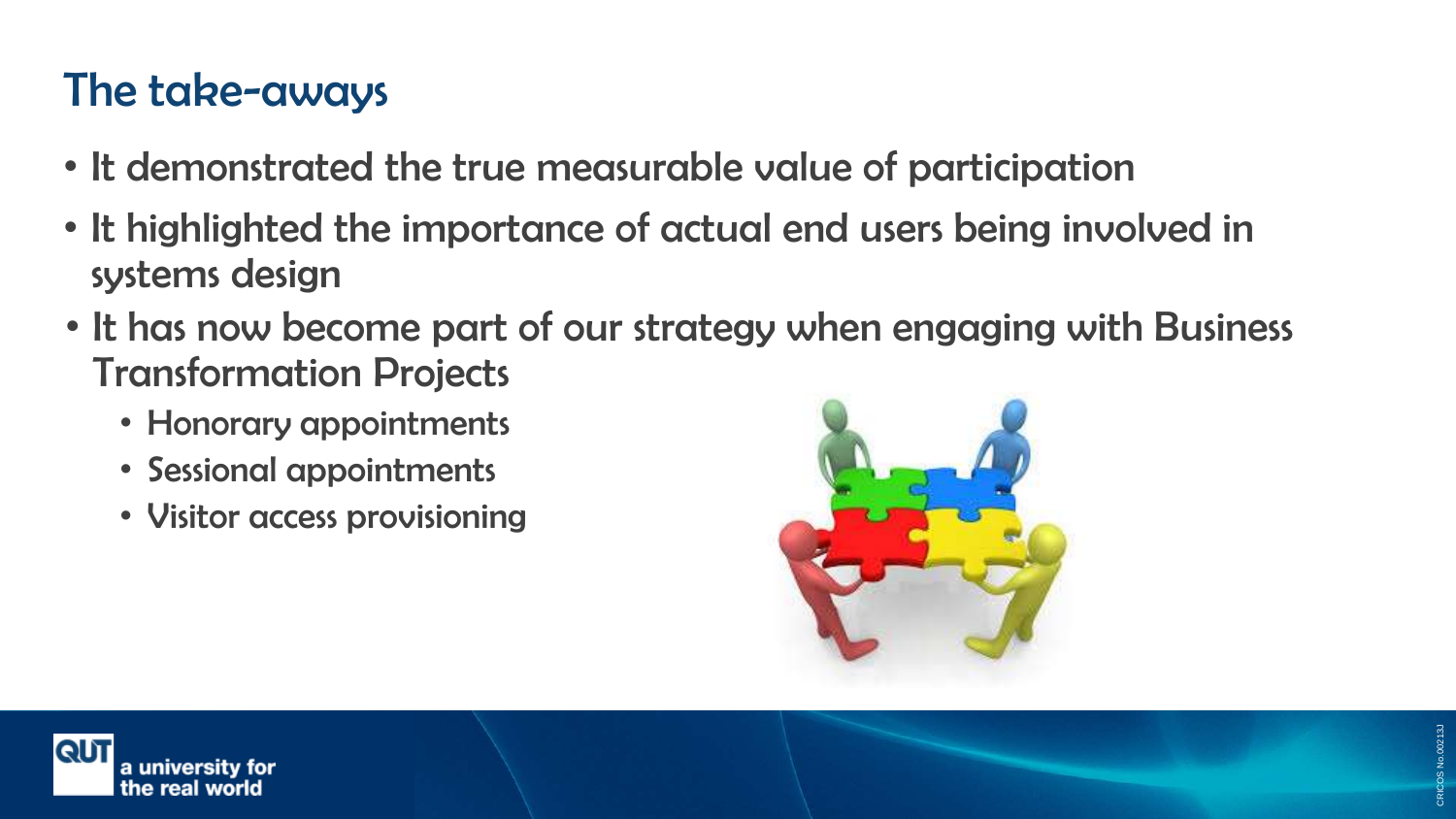### Strive for 'unremarkable'

- Take the time to work through a change to a system or process
- Always, always, involve the end user
- Don't discount being part of the user testing phase